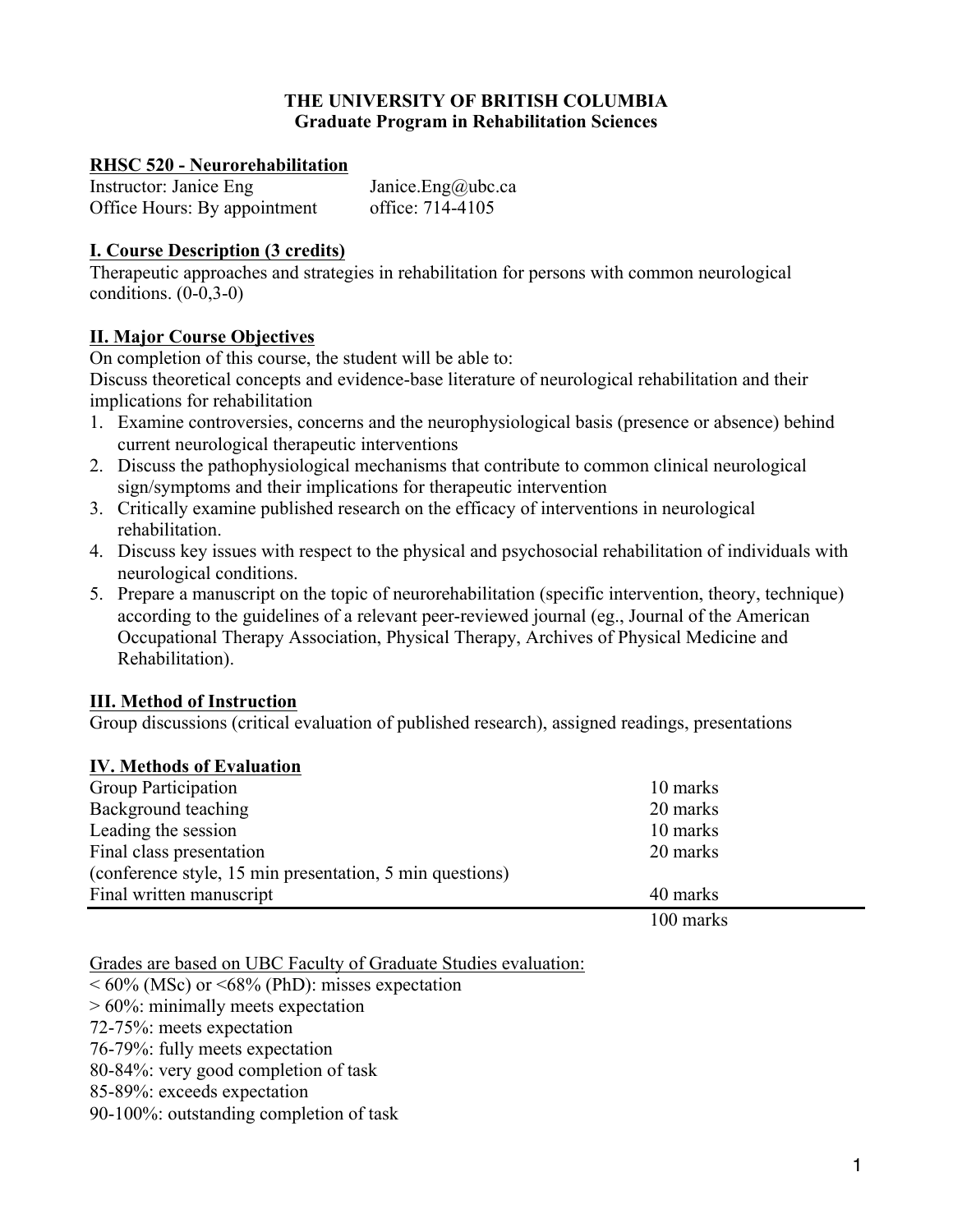# Group participation (10 marks based on below criteria)

Demonstrates excellent preparation: has analyzed paper exceptionally well, relating it to readings and other material (e.g., readings, course material, discussions, or experiences, etc.).

Offers analysis, synthesis, and evaluation of material, e.g., puts together pieces of the discussion to develop new approaches that take the class further.

Contributes in a very significant way to ongoing discussion: keeps analysis focused, responds very thoughtfully to other students' comments, demonstrates ongoing very active involvement.

# Teaching the background (20 marks)

One student will conduct a 60-90 minute interactive lesson to discuss the background topics to that day's session. The objective of the background session is to provide the class with the theoretical framework of the topic at hand, that might be physiological, psychological, neuroscience, etc. In addition, basic terms might be defined, limitations of techniques, etc. Note, I have already listed key topics for each session, but you can add any additional topics that you feel relevant to provide context to the papers. The background lecture/discussion should not critique the assigned papers (their methods, impact, etc) as that would then overlap with the role of the leader of the discussion.

The student instructor will be marked on the following criteria:

- 1. The student instructor was able to effectively assist the students to learn the content.
- 2. The student instructor used teaching methods that enhanced student participation.
- 3. The student instructor was respectful and considerate of students in the class.
- 4. The student instructor was able to conduct and direct learning activities in a dynamic manner and to stimulate interest and excitement in content and activities.

## Leading the discussion (10 marks)

One student will lead a 60-90 minute discussion of the papers for each session. This person shall facilitate the group to bring forward issues considered relevant to the topics addressed in the papers (e.g., suitability of research design to answer question at hand, novelty/originality of study, methodological soundness, appropriateness of patient population, suitability of measurements to answer questions, interpretation of results, generalizability of study, implications [eg, clinical, physiological, theoretical] of findings, feasibility for real world setting) and facilitate the discussion. The group will follow-up on these points and others brought forward by the group. The group will discuss the clinical and scientific merit and impact of the papers, as well as the strengths and weaknesses of the paper.

The student leading the discussion will be marked on the following criteria:

The student's skills in facilitating student participation in class discussion and in leading those discussions in fruitful directions.

# Final class presentation (20 marks)

Each student will be required to present a 15 minute "conference-style" presentation on their selected neurorehabilitation topic. The student should select an appropriate amount of material to convey during this 15 minute time frame. An additional 5 minutes (so total 20 minutes) will be reserved for questions. See attached evaluation form.